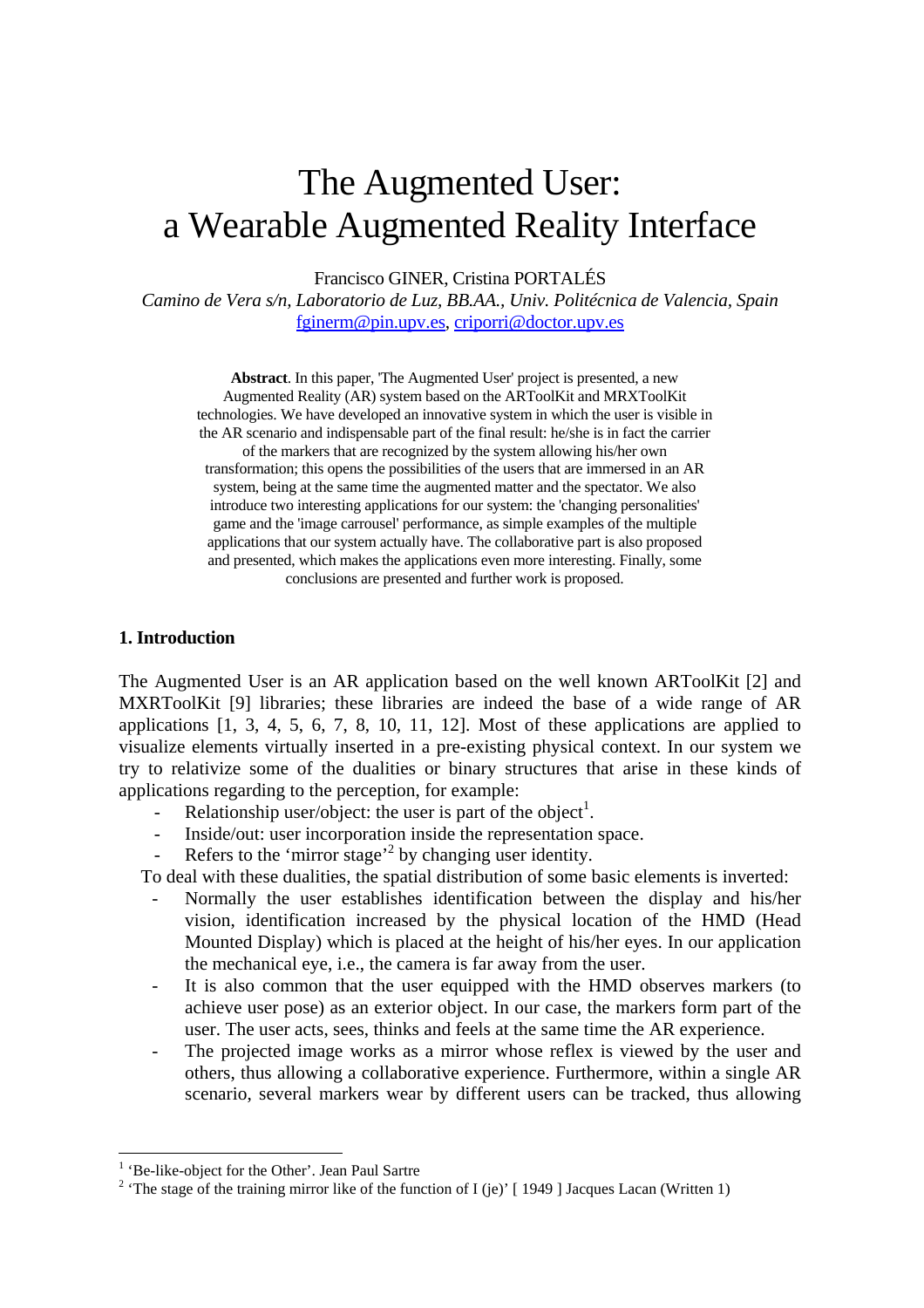several augmented users that may or may not be together with other nonaugmented users.

Our application is generically approximated to the contraposition: 'to be is to perceive (esse is percipere) / to be is being perceived (esse est percipi)<sup>3</sup>, affecting also in questions of identity, avatar and playing.

In the following sections, the camera pose, our AR system and the developed marker prototypes are explained. Some examples are shown, including a collaborative AR scenario with multiple users, whose experiences are also collected. Finally, some conclusions are given and further work is proposed.

## **2. Camera pose tracking**

Normally, in AR applications the camera pose (position and orientation) corresponds to user's head pose, so the camera point of view is considered to coincide with that of the user. In our case, the camera is still and far away from the user.



**Figure 1. Relation between user and camera: a) in traditional AR system; b) in the Augmented User system.** 

Our interest yields in acquiring the relative pose between the markers and the camera. Camera pose tracking is one of the most crucial parts in AR applications [5]. This consists on determining the 6 outer orientation parameters of the camera, i.e., three translations and three rotations. In our application, this task was achieved with the ARToolKit library, which was developed at the HIT Lab of the University of Washington. This technology provides the necessary computer vision techniques required to track some kind of markers, and accurately calculate the camera pose relative to them. Virtual objects are then accurately posed – relative to the markers – in the 'real' world. We also used the MXRToolKit developed at the MXR Lab in Singapore, which consists of a library of routines to help with all aspects of building mixed reality applications.

#### **3. System**

Our system consists of:

- The physical wearable markers,
- an overhead screen.
- a DV-Camera, connected by an IEEE 1394 cable to the CPU,
- a computer graphics workstation,
- two (or more) potent and controlled focuses,

<sup>&</sup>lt;sup>3</sup> By G. Berkeley.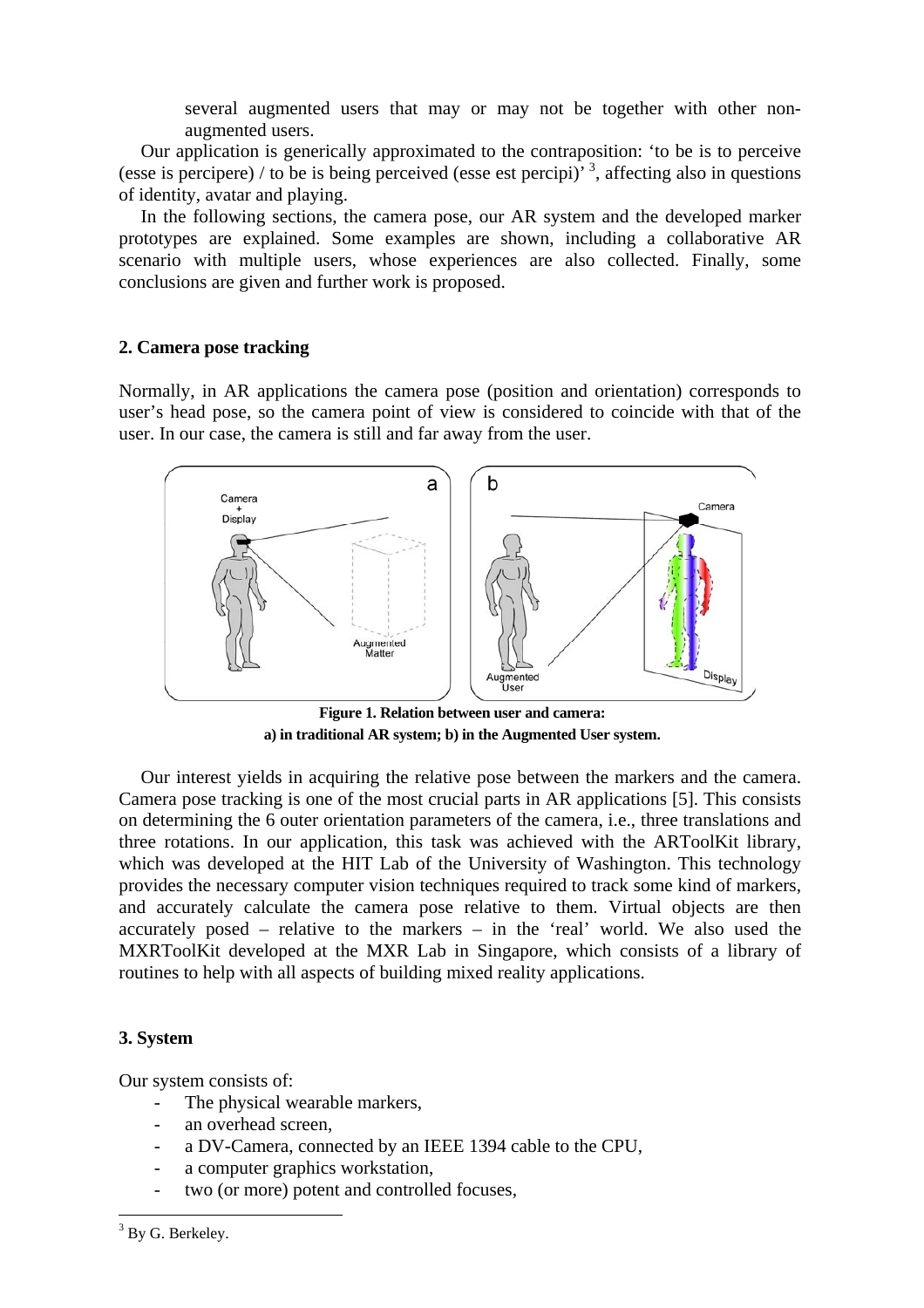## ARToolKit and/or MXRToolkit libraries.

The markers are carried by the user and are linked to some 3D virtual models. The virtual models are in the VRML format and, for some applications, are mapped with images. The overhead screen has a dimension of 2.5x1.5 m, and is made of a translucent white plastic. The dimension of the screen and the distance to the projector should be taken into account in order to achieve a representation scale similar to the real one, thus incrementing the mirror effect. The user is situated within a distance of 1-3 m to the screen and at the same height. The camera is situated at the very top of the screen pointing to the user. Two focuses are needed to properly illuminate the user for the camera to track the markers; the light should be directed in such a way that the screen itself remains in halflight. In the following figure, the spatial situation of all devices and the user can be seen.



**Figure 2. System scheme.** 

# **4. Marker Prototypes**

Several prototypes were made. At the beginning, basic virtual shapes were tested with the user carrying a simple marker on his/her hands (figure 3).



**Figure 3. Simple marker and user as a snowman.**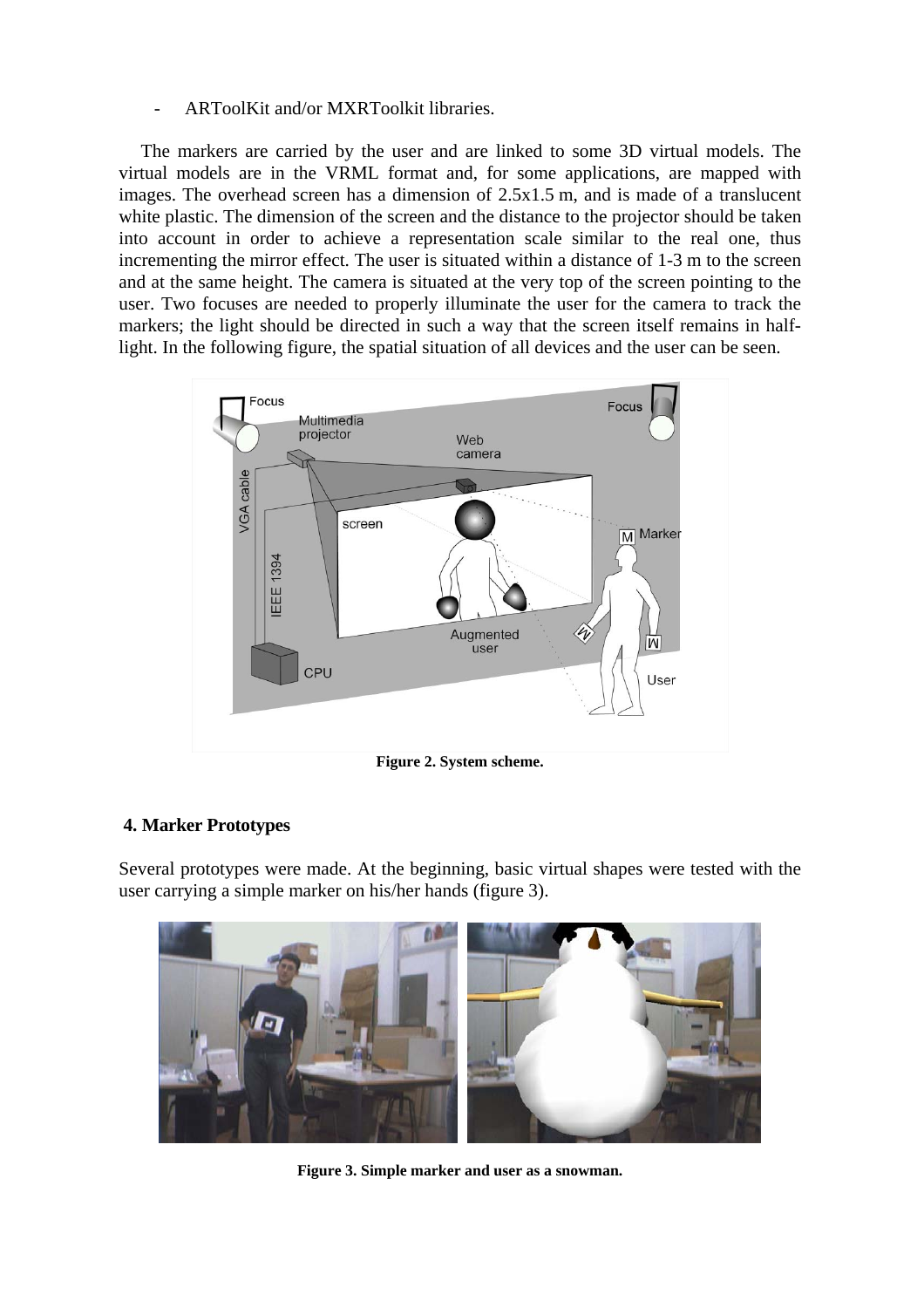When the user moves with the marker, the virtual object acquires the same movement, thus allowing a playful experience. The first impression acquired by the users was very positive, as they really enjoyed the fact of being transformed into a new character that followed their movements. Nevertheless, the users found that carrying a marker was not comfortable, as they wanted to have their hands free. We found another problem with this system, that the users need to handle the marker at a certain position, neither lower nor higher, for the virtual object to appear in the correct place. We thought about the possibility of doing a vest-marker for the marker to be fixed at a certain location, but somehow we needed several vest-sizes to allow all kind of users to wear it. Another problem found was the fact that, within the natural user's motion sometimes his/her arms partially hided the markers, thus loosing the virtual object at that time. Therefore, the idea of making a vest-marker was abandoned.

After thinking about the best suited place for the user to wear a marker, we concluded that the best one was on his/her head, which is the highest point of the human being, solving the occasional problem of the arms hiding the marker. We decided to make a hat in such a way that it could be wearable by all users. So the hat itself is mainly made of wool, which makes it to be elastic. This hat is composed by a set of three markers, forming a prism with a triangular base in such a way that the virtual object will never be loosed although the user rotates, allowing a more motion freedom.



**Figure 4. User wearing the prismatic hat; Man-to-Lady.** 

A posterior and natural evolution of our hat marker is the hair band marker, with both reduced dimension and weight, and more comfortable for the user to wear. Additionally, we also modelled markers for the user hands, thus allowing the incorporation of new virtual objects for different parts of the user body. Each one of the virtual models is independently animated by the user, thus incrementing gaming possibilities. It should be pointed that reducing the marker dimensions implies the need of both a better camera resolution and illumination, thus marker dimension is always dependent on our system specifications. In the next figures the last prototypes can be seen.



**Figure 5. User wearing the hair band marker and the hand markers.** 

The wearable markers are indeed an inexpensive system for the AR applications. Furthermore, the markers are extremely light to wear. These two facts allow this system to be used by everybody, including children, with no fear to break normally expensive vision interfaces (as HMD, hand-held screens, laptops, etc.) or pose sensors (as inertial sensors, GPS, etc.). In [4] the user wears a glove, with a marker attached; nevertheless, in this case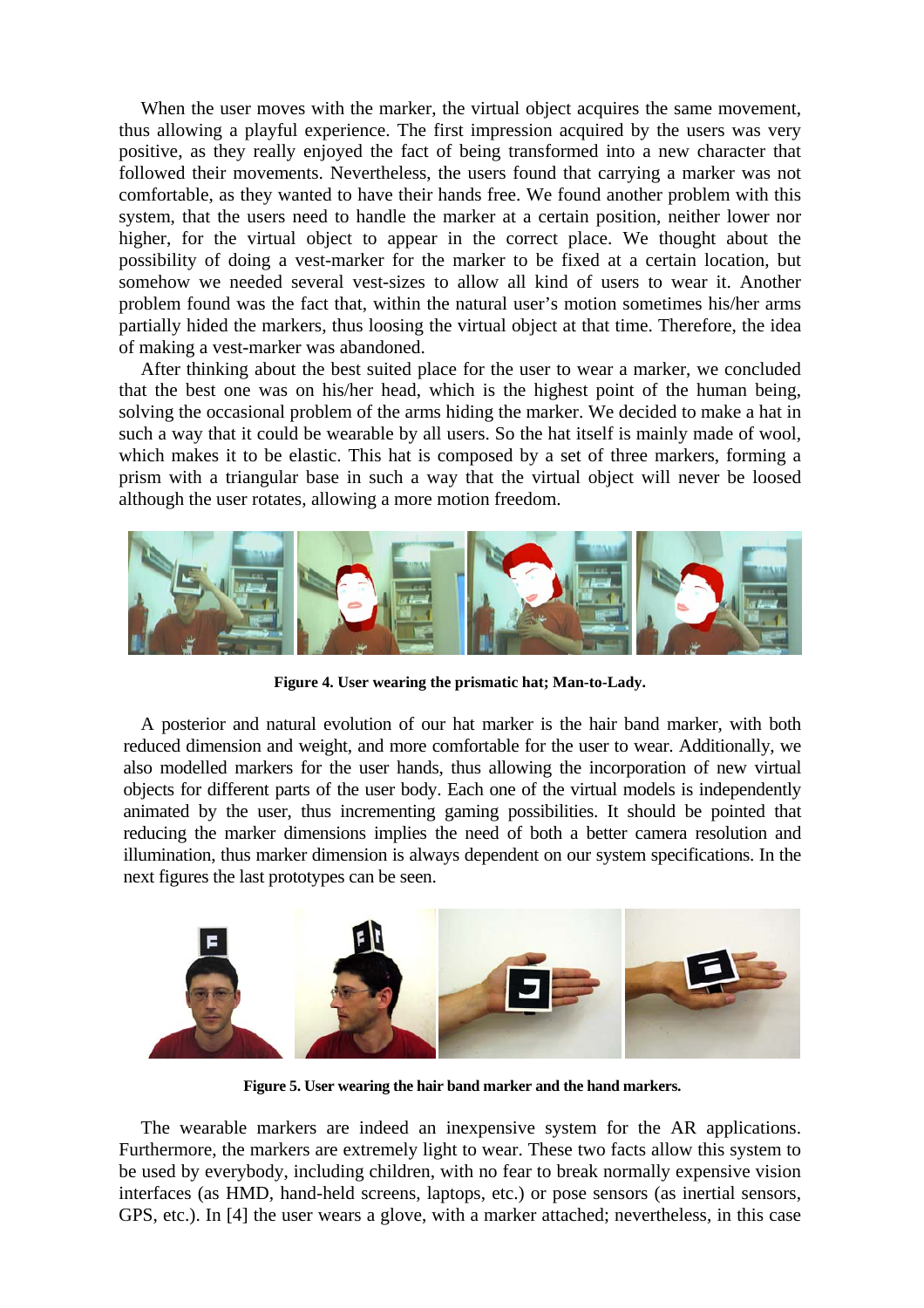the information acquired from the marker is used to navigate within the virtual world. Therefore, we can say our system is innovative.

## **5. Changing personalities**

For this application we modelled different characters (a lady, a young child, Mr. Potato, etc.) in the VRML format. The users see themselves with the new personality projected into the overhead screen that acts as a mirror. The projected image is rendered in real time, allowing a visual dialog in which the user can be introduced very easily. In the following figures we can see the user transformed in Mr. Potato. He is wearing the hair band marker that is linked to the Mr. Potato's head, and the right and left hand markers that are linked to Mr. Potato's right and left hands, respectively. This makes the user to experience a personality change, which is not only seen by other users, but principally by him/herself from the exterior of his/her own augmented body; the user is an interactive spectator and an indispensable part of the application for being the matter of itself, which is in continuous transformation.



**Figure 6. User transformed in Mr. Potato.** 

It should be pointed that one of the well-known drawbacks of using marker-board tracking is the presence of the marker itself, which tends to look unnatural. In our application this problem disappears, as the markers are always hidden by the virtual objects, thus avoiding them to appear in the projected image. The model scale with respect to the user is exaggerated; therefore the playful and/or cartoon effect is increased.

#### **6. Image carrousel**

This application consists of a set of images disposed in several bands that are animated, thus rotating around the user. This virtual model is also in the VRML format and the application runs under the MXRToolKit libraries. The mapped images can show past events, far places, personal and/or private spaces, user's relatives, etc. Therefore, the image content can have a thematic, expositive, narrative and/or random character. We can also establish a relationship between past, present and future, close and far places, known and unknown, etc.

Images are mapped on a VRML animated model consisting of a set of planar surfaces disposed in different bands. These bands can intercept each other at a certain point, showing an interesting visual effect similar to that of a kaleidoscope (figure 7).

The virtual model can be modified by changing its rotation velocity, number of planar surfaces, number and tilting of the bands, intersections, etc. For the same virtual model, different images can be linked. Very interesting is the sum of both model and user movements.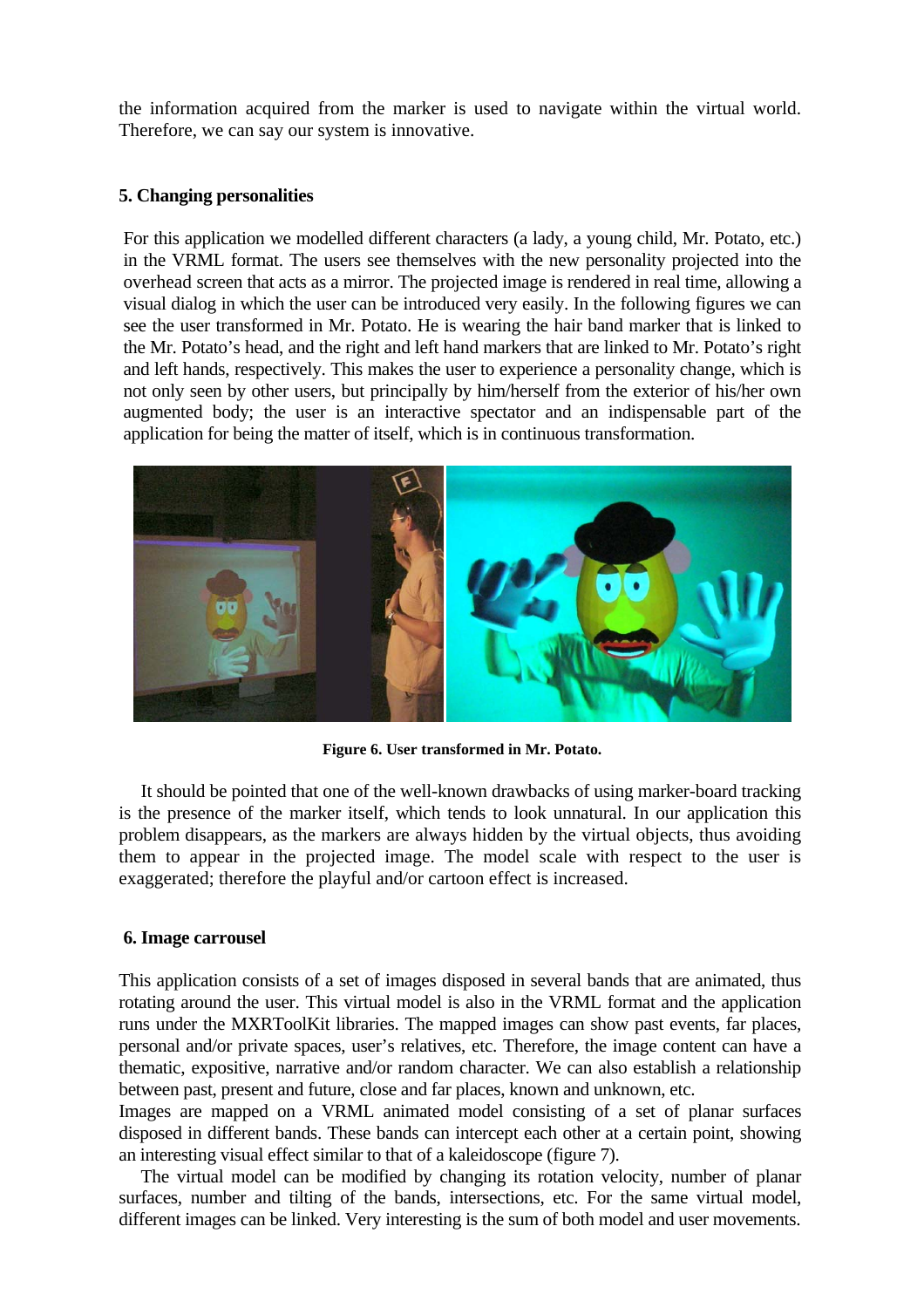

**Figure 7. Carrousel model scheme: a) with only one band; b) with three bands intersecting each other.** 

In this application we faced the occlusion problem, i.e., the non-desirable effect when a real object (in our case, the user) partially should hide the virtual one. We solved this problem in a very easy way, just giving mapping information to the faces of the planar surfaces that point outwards the user, thus the faces pointing to the user remains transparent, and are not seen in the projected image when being backward to the user. In the next figure, we can see the user with a thematic Image Carrousel application, showing some images of Ghent.



**Figure 8. Image Carrousel with images of Ghent (Belgium)** 

# **7. Collaborative Scenario**

Multiple users can immerse in each one of the applications at the same time. Thus, a collaborative space is created. Within this new space, each one of the users is wearing a set of markers, related to different virtual objects, but with some kind of relation between them. For example, in the 'changing personalities' application, the heads of couples of famous characters were modeled; these models are in fact simple quasi-spherical shapes mapped with images, which are very easily interpreted by the user. This specific application remits to some artistic expressions of Tony Oursler<sup>4</sup>, who projects videos of human faces on some kind of heads acting like screens of inanimate dolls in a non habitual positions and scales, adopting finally these pieces a similar aesthetics to ours, and provoking the reflection of the spectator; in our case, the user gives 'live' with his/her own movement to the augmented hybrid in which he/she is converted. We do not discard to map the heads with some videos instead of images, which will allow a major interaction.

 To map the models, firstly we focused our attention on legendary Hollywood couples, as Jack Lemmon & Walther Matthau, Spencer Tracy & Katharine Hepburn, C3PO & R2D2 or Fred Aster & Ginger Rogers. Therefore, user 1 could be Fred Aster and user 2 Ginger Rogers. They both could dance as in the legendary *Shall we Dance* movie. We also thought

<sup>4</sup> http://www.tonyoursler.com/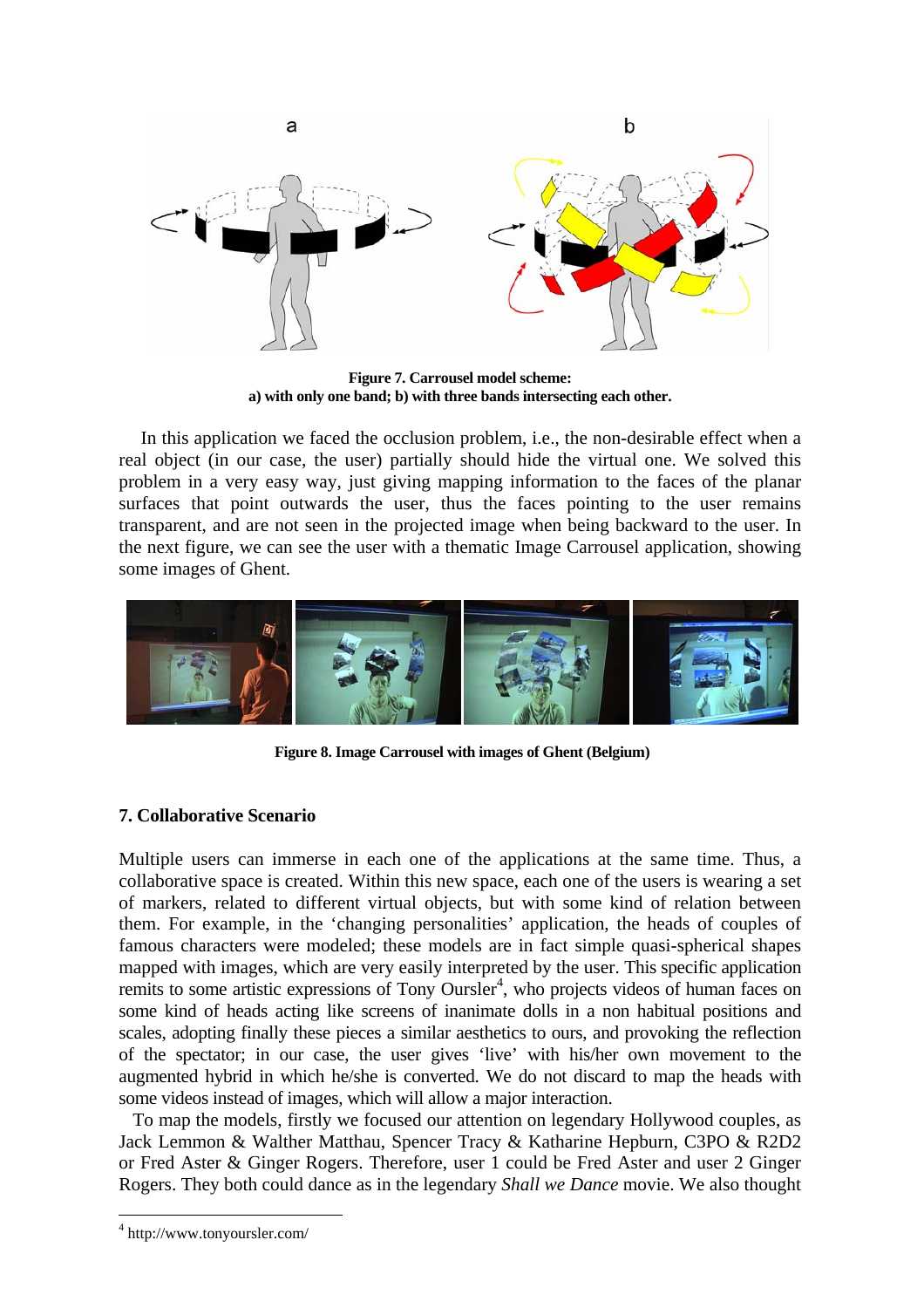about couples than can never be together or never ever met, but have lot in common, as Isaac Newton & Albert Einstein, Wolfgang Amadeus Mozart & Ludwig van Beethoven, Hergé & Tintin or Dr. Jekyll & Mr. Hyde. Could you imagine Mozart and Beethoven talking about a Symphony?, or Dr. Jekyll facing with Mr. Hyde? What would ask Titin to his creator, Hergé?. In the following figures, two users transformed into Jack Lemmon & Walther Matthau are playing together.



**Figure 9. Different users playing with their new identities: Jack Lemmon & Walther Matthau; Laurel & Hardy; Mr. & Mrs. Potato** 

For the 'image carrousel', an augmented collaborative application was created in which images from three different spaces were shown. User 1 could see the images from a trip to London (city), user 2 from a trip to Ordesa (field), and user 3 some personal/private (home) images. In the next figure the three different models can be seen.



**Figure 10. Different images for a collaborative image carrousel application showing three different spaces: city, field and home** 

# **8. User experience**

User response with both 'changing personalities' and 'image carrousel' applications has been very positive. A total of 17 men and 17 women ranging from 7 to 60 years old tested our system; after the experience all the users fulfilled a short test. We asked them to score between 1 (bad) and 10 (excellent) a total of 9 different facts of our system. The facts/questions to be scored were:

- 1. Interaction
- 2. Fastness of the system (regarding to the user movements)
- 3. Design and comfort of the wearable marks
- 4. The idea of the mirror as an interface
- 5. 3D virtual models
- 6. Gaming possibilities
- 7. Learning possibilities
- 8. Therapeutic possibilities
- 9. Gallery/Museum possibilities

In figure 11 the mean scores are shown. As it can be seen all the scores are above 6.5 and, in general, women gave better punctuations; the fact that was better scored by women was the question 6 (9.4 points) and by men the questions 4 and 5 (8.1 points).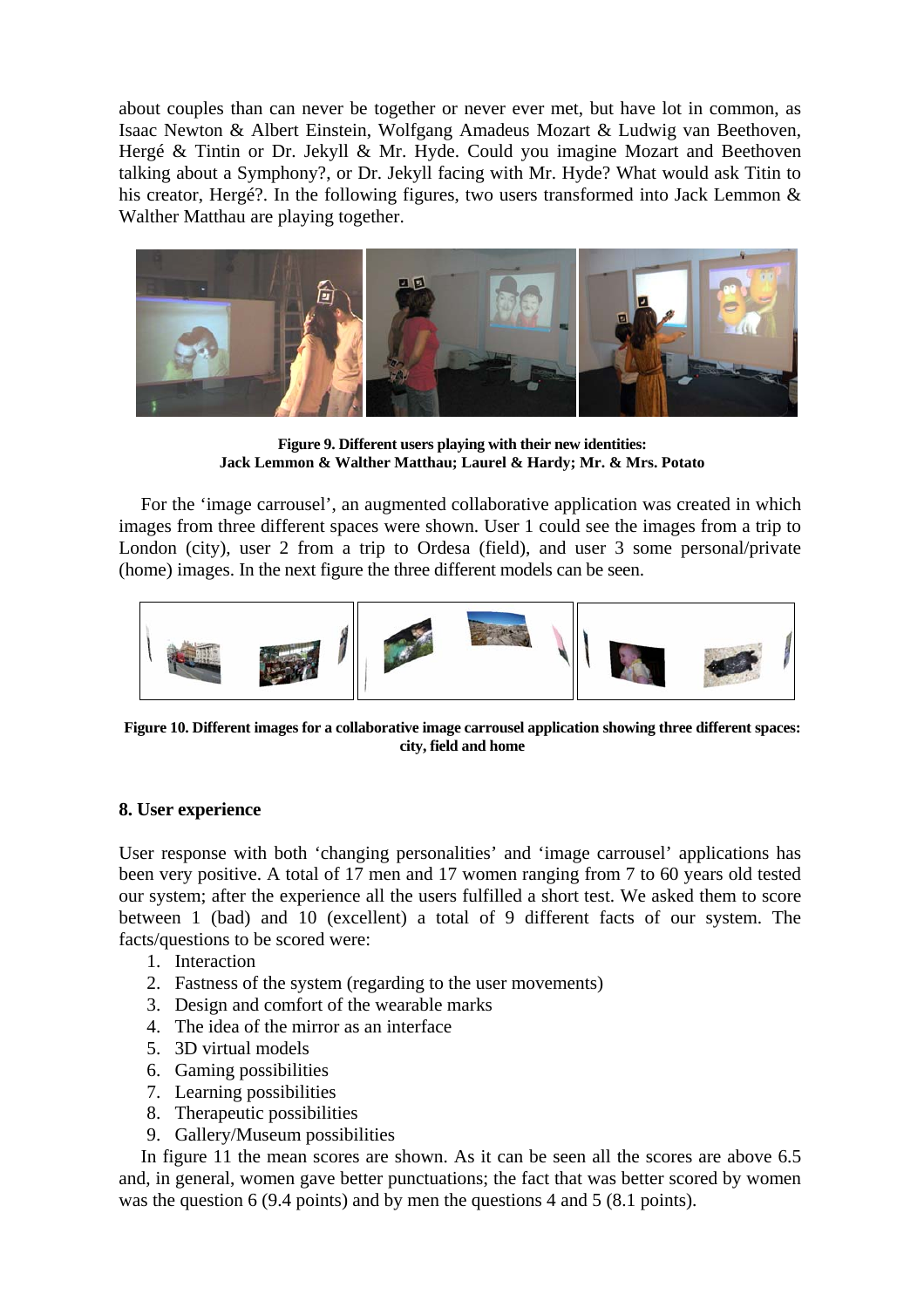

**Figure 11. Scores given by the users to 9 different questions about our system** 

We also asked the users to write a short conclusion about the experience. In general, they empathised the fact of the gaming possibilities, and gave us some new ideas to improve our system or use it in a different scenario. Some of the comments were: "I enjoyed myself very much. It could be interesting to add some kind of music related to the new virtual personality"; "A new virtual scenario could be created"; "Improve the system velocity and use bigger mirrors"; "Add more virtual objects and pay more attention in the learning possibilities". In general, the applications that people enjoyed the most were the collaborative ones.

#### **9. Conclusion**

In this paper we have presented the Augmented User, an innovative AR application were the whole system is inverted: the camera is far from the user who is augmented by some kind of wearable markers. The user interacts with the virtual world with his/her own movements, being at the same time the 'user' and/or 'matter' of the application and the 'spectator', being transformed and acquiring a new identity inside the already-known real space.

The identification of the user with the interface is immediate since he/she recognizes him/herself and realizes about the gaming possibilities, those that permits his/her own body by the movement, since the system does not have physical limitations beyond the space in which is developed, i.e., the prepared AR scenario. The movements of every user are different and particular; the way of reacting when turning into an augmented user is also different depending on the connotations of every transformation and what they mean for every user, making the application to be different, unique and unrepeatable regarding to personal feelings and sensorial perception. The collaborative experiences allow a more playful game and interesting interaction between different augmented users within a shared space.

Regarding to the whole system, it should be pointed that the facility of programming allows changes and variations with very little cost of time and material resources, which makes possible a rapid adequacy and update of the application to new spaces and needs. Moreover, the rapid and easy evolution that we are experimenting makes us think about a very stable system of high interaction in real time, of easy use and with multiple possible ways of development, including different fields of application, from playful to documentary or therapeutic.

#### **10. Further work**

We are working in new marker prototypes that are auto illuminated, in such a way that the dependency of external luminous devices disappears. Furthermore, the incorporation of a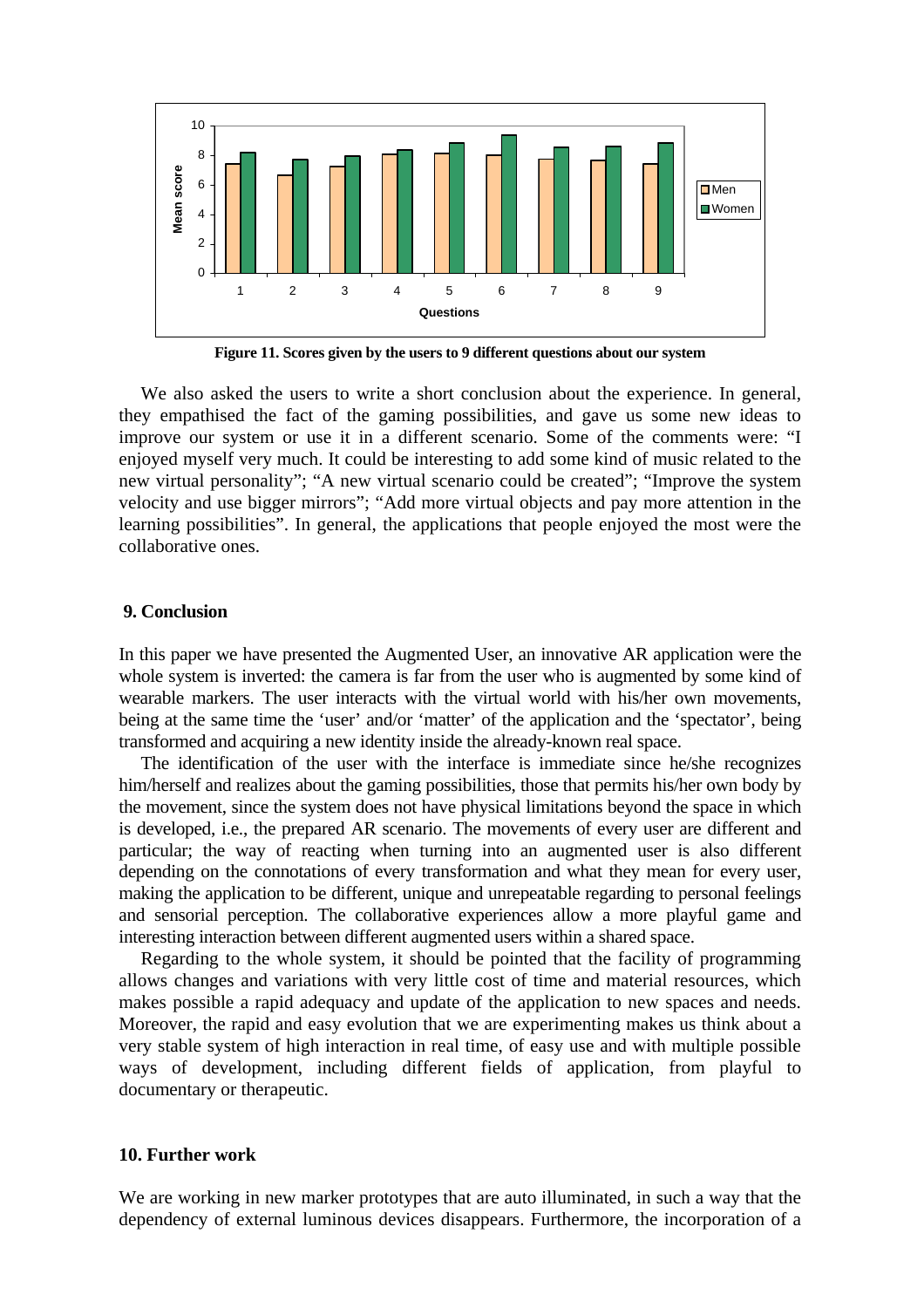new camera with more resolution and a greater angular will allow us to decrease the markers dimensions thus allowing the user to experiment a more freedom sensation. A further incorporation of video images to map the models, or even, some kind of in-realtime video, could increase the conceptual potential of our applications.

Finally, in the presented collaborative applications, it could be interesting that users could really face each other, thus allowing an AR face-to-face collaboration [7]. Within our currently interface this is not possible, because both users have to look to the same screen to see the virtual objects. Therefore, we are working in order to enrich our interface. One of our ideas is an interface using three screens placed in orthogonal positions (figure 12), in such a way that the users could always see each other, although they look in different directions.



**Figure 12. Interface prototype** 

#### **References**

- [1] A. D. Cheok, W. Weihua, X. Yang, S. Prince, F. S. Wan, M. Billinghurst and H. Kato, Interactive Theatre Experience in Embodied + Wearable Mixed Reality Space., *International Symposium on Mixed and Augmented Reality* (ISMAR 2002), ISBN: 0-7695-1781-1, 2002, pp. 59-317.
- [2] ARToolKit: http://www.hitl.washington.edu/artoolkit/
- [3] D. Díaz and C. Boj, Red Libre Red Visible, Workshop: Taller de realidad aumentada y redes inalámbricas, 15-18 February 2005.
- [4] E. Woods, P. Mason and M. Billinghurst, MagicMouse: an Inexpensive 6-Degree-of-Freedom Mouse, *Proceedings of the 1st international conference on Computer graphics and interactive techniques in Australasia and South East Asia*. ISBN:1-58113-578-5, ACM Press, NY, USA, 2003, pp. 285-286.
- [5] G. Gordon, M. Billinghurst, M. Bell, J. Woodfill, B. Kowalik, A. Erendi and J. Tilander, The Use of Dense Stereo Range Data in Augmented Reality, *Proceedings of the International Symposium on Mixed and Augmented Reality* (ISMAR'02), ISBN: 0-7695-1781-1, IEEE Computer Society, Washington, DC, USA, 2002, pp. 14-23.
- [6] H. Kato, M. Billinghurst, I. Pourpyrev, K. Imamoto and K. Tachibana, Virtual Object Manipulation on a Table-Top AR Environment, *IEEE and ACM International Symposium on Augmented Reality* (ISAR 2000). ISBN: 0-7695-0846-4, Munich, Germany, October 05-06, 2000, pp. 111-119.
- [7] M. Billinghurst and H. Kato, Collaborative Augmented Reality. *Communications of the ACM, How the virtual inspires the real***,** Volume 45 (7), ISSN:0001-0782, ACM Press, New York, NY, USA, pp. 64- 70.
- [8] M. Billinghurst, K. Hirkazu and I. Poupyrev, The MagicBook– Moving Seamlessly between Reality and Virtuality, *IEEE Computer Graphics and Applications*, Volume 21 (3), ISSN:0272-1716. IEEE Computer Society Press, Los Alamitos, CA, USA, 2001, pp. 6-8.
- [9] MXRToolKit: http://mxrtoolkit.sourceforge.net/